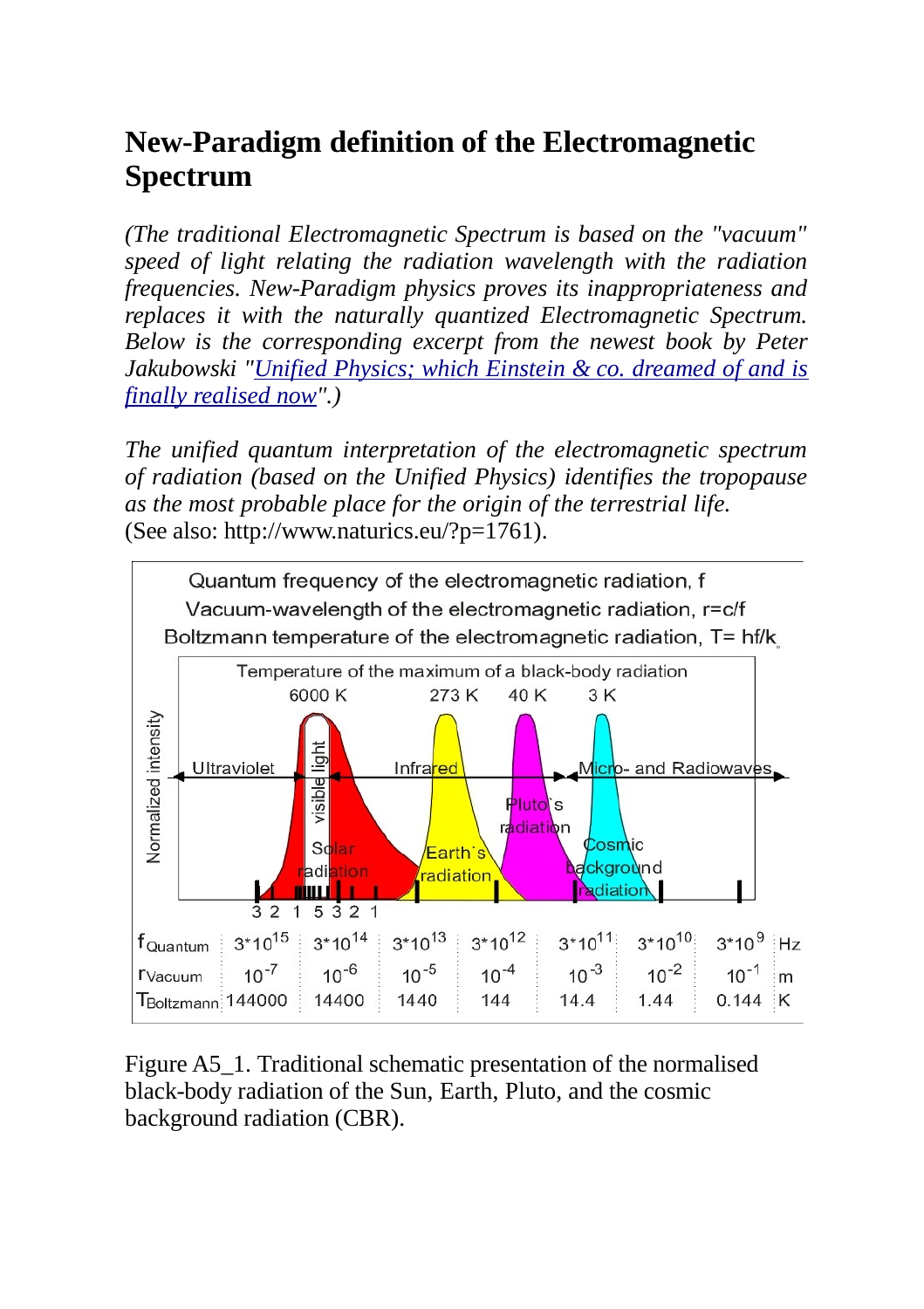The traditional point of view upon the electromagnetic spectrum tries to unify the quantum frequency of the radiation with the vacuum wavelength of the corresponding waves and with the Boltzmann temperature of the radiation. However, neither the "traditional" sizes nor the "traditional" temperatures of the radiating quanta do really correspond with the quantum radiation frequencies. Against the suggestion of the above diagram, no known quanta of matter with a size of about 20-60 µm can be identified in the terrestrial atmosphere radiating the electromagnetic waves with a frequency of the order of 10 THz and having their temperature between 1200 K and 400 K.



Figure A5 2. Traditional schematic presentation of the atmospheric transparency for the electromagnetic radiation from ultraviolet radiation until radiowaves.

Similarly, no quanta of matter with a size of about 20-400 µm can be identified in the terrestrial atmosphere absorbing the electromagnetic waves with a frequency between 10 THz and 1 THz and having their temperature between 1200 K and 60 K, located traditionally between the both transparency windows in the diagram above.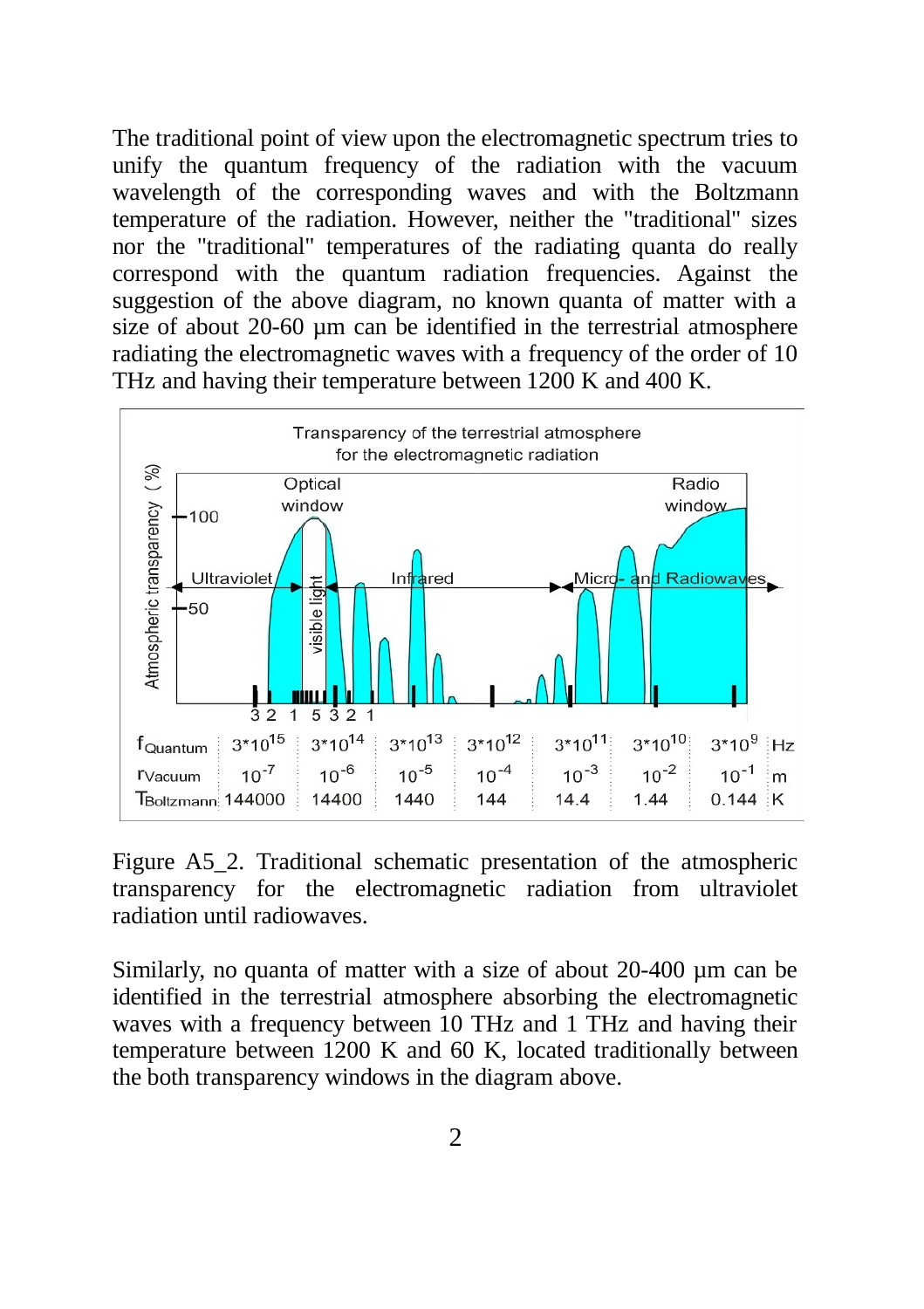The above traditional definition of the electromagnetic spectrum produces the so-called vacuum version of this spectrum, because it uses the vacuum-speed of light as the constant coefficient for the whole range of the discussed frequencies. Therefore this version of the spectrum gives a realistic description of the corresponding relations in a single state only, namely in the vacuum. The Earth's atmosphere is surely not a vacuum however, thus the above traditional description is useless for any general purpose.

On the other side, it is quite naturally, that the Quantum Spectrum of Matter, as defined in the Unified Physics here (compare the main menu), describes the same electromagnetic spectrum in a realistic manner for all discussed frequencies, as can be seen on the "triplequantum" scale below the Figure A5\_3.



Figure A5 3. Unified quantum presentation of the normalised blackbody radiation of the Sun, Earth, Pluto, and CBR.

The universal quantum temperature of 244 K  $(-29^{\circ}C)$  is exactly the middle temperature of the tropopause, the boundary layer of the Earth's atmosphere between the troposphere and the stratosphere. The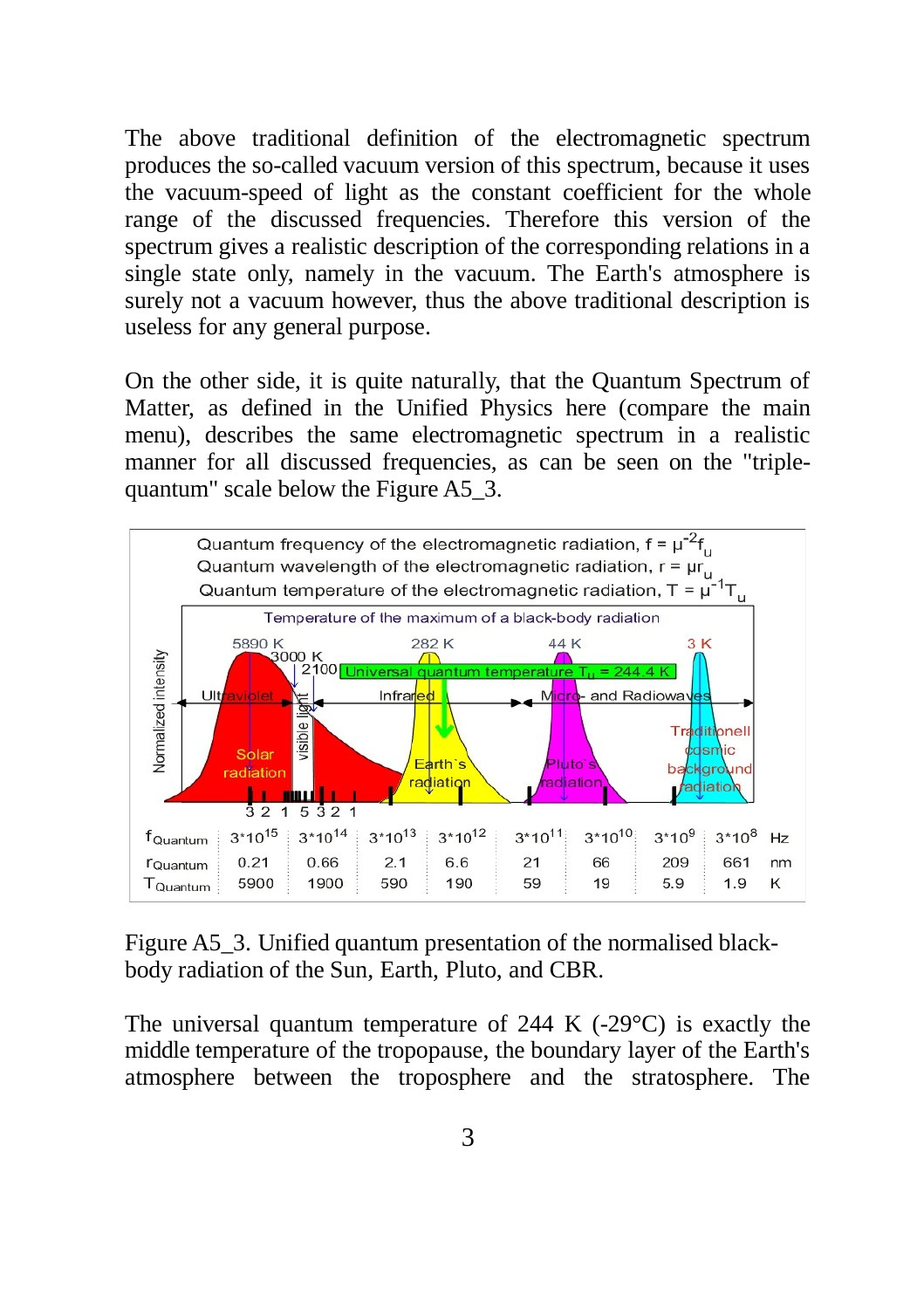universal quantum field (in the Unified Physics called the Field of Light) is the continuous origin of the inanimate as well as the animated matter. The largest quanta of the inanimate matter (with size of 1-5 nm) and the smallest quanta of the animated matter appear directly as the quantized fluctuations of this universal quantum field. The smallest quanta of the animated matter have the sizes between 5 nm and 20 nm. Their corresponding characteristic quantum frequencies lie between 5 THz and 0.3 THz, and their characteristic quantum temperature lies between 244 K and 60 K, respectively.



Figure A5–4. Unified quantum presentation of the atmospheric transparency for the electromagnetic radiation from ultraviolet radiation to radiowaves.

This means that the terrestrial tropopause is the first place, where we have to suppose the origin of the terrestrial life. These smallest quanta of the animated matter, the nanoparticles of life (which I propose to call nanoviroids, or maybe just nanoviruses) have the shape of a torus with some to plate compressed, elliptical cross-section, similar to the red blood-cells. However, the nanoviroids are much too primitive for to have any own DNA or RNA in that form as we know it today. The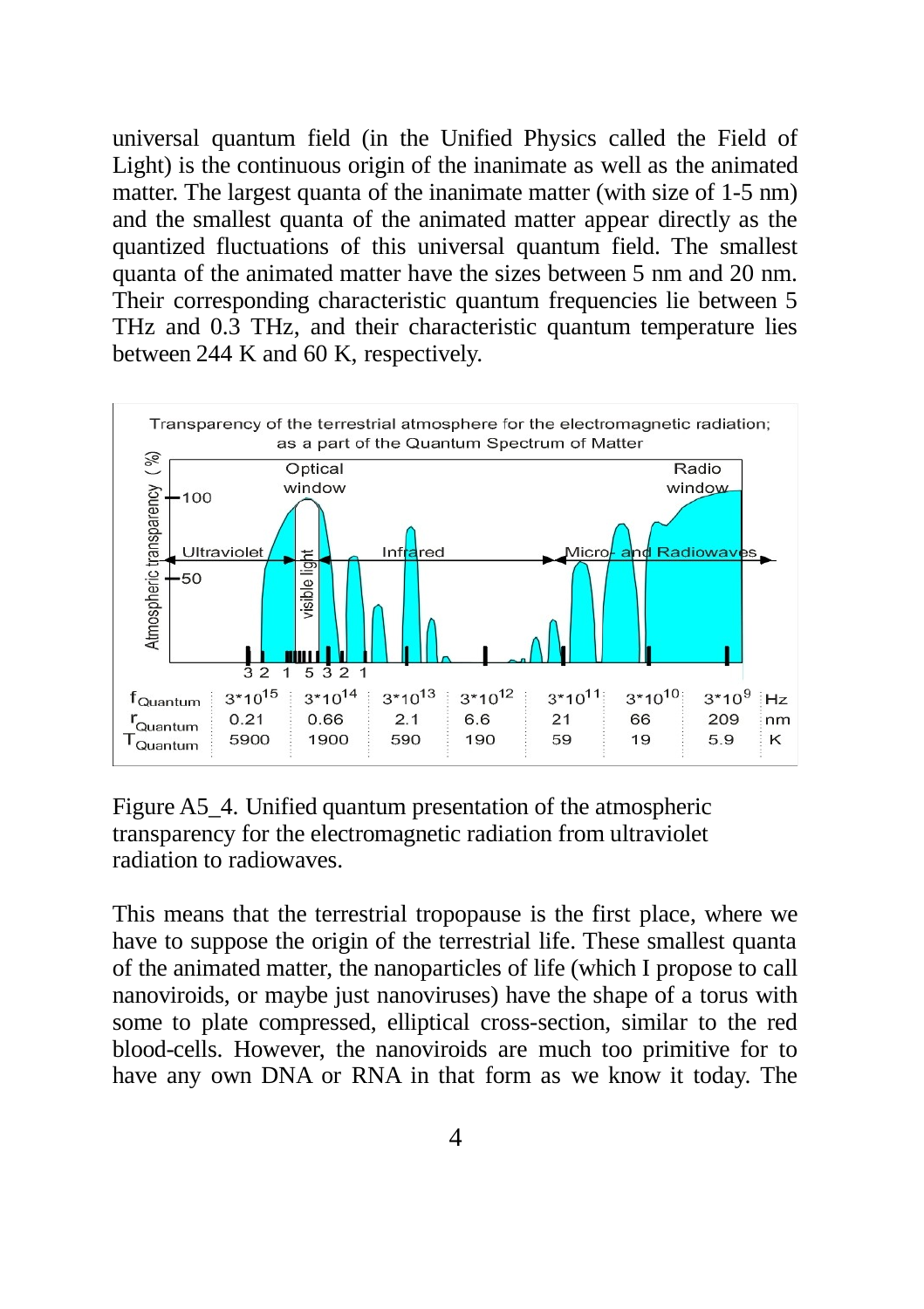nanoviroids are just the first step towards the higher developed forms of life. Together with the cosmic "wind" blowing mainly from outside of the Solar System they can reach the Earth's surface and start the process of the higher life development, according to the local and actual physical conditions there. How can we know that the nanoviroids should be present in the tropopause? One of the most direct answers can be reach by a consideration of the atmospheric transparency for the quantum electromagnetic radiation, as shown in Figure A5\_4.

The region between the two traditionally named transparency windows (the optical window and the radio window) correspond exactly with the previously identified area of the nanoviroids, with dimensions between a few nanometer and 10-20 nm. This means that the main property of the tropopause should not be seen just as a transparency pause between two transparent windows, but exactly oppositely, as the absorptionshield preserving the favourable conditions to the evolution of the higher developed life on the Earth's surface, preventing it first of all from the harmful cosmic radiation.



Figure A5\_5. The unified quantum spectrum of the electromagnetic